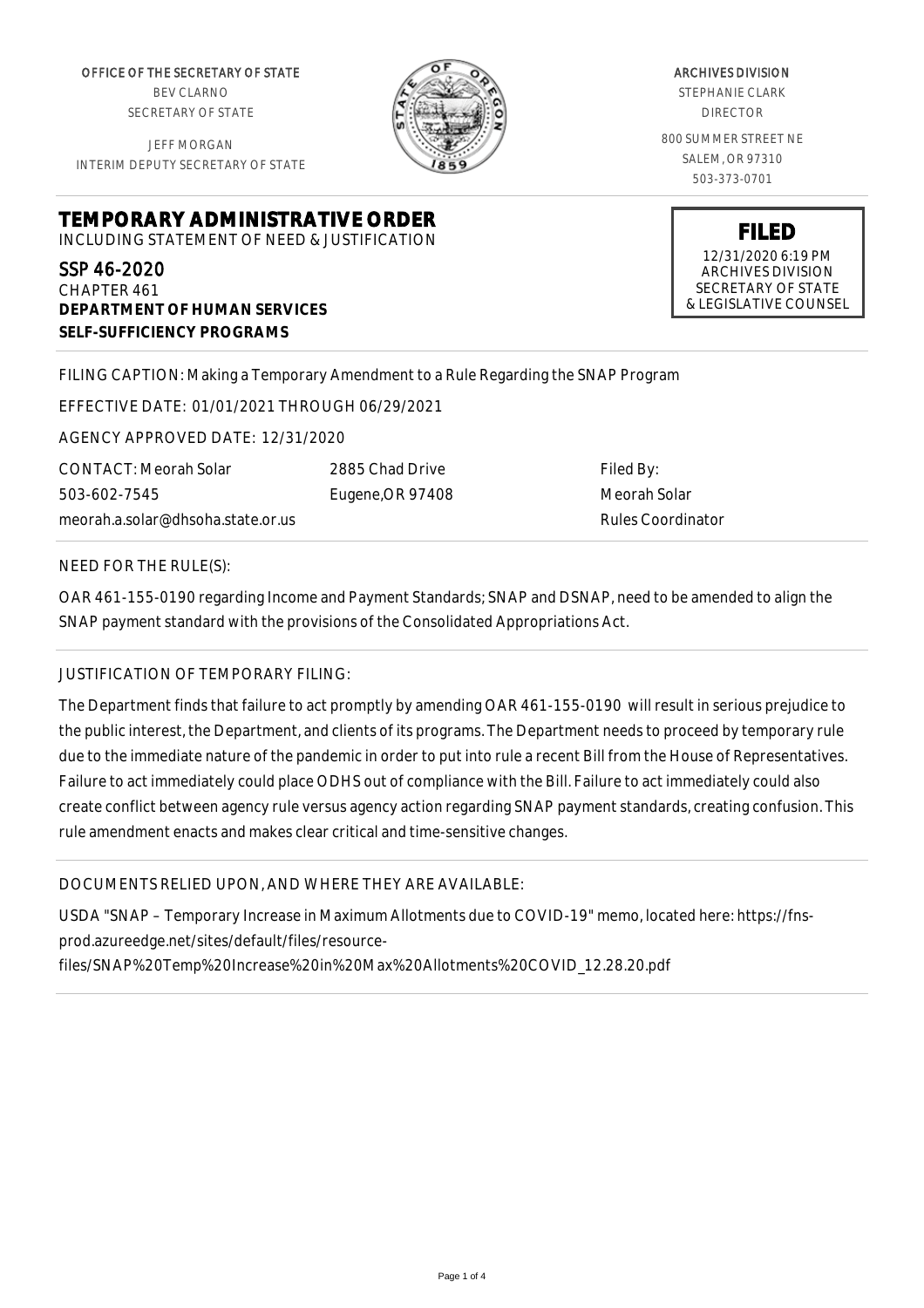| <b>SNAP Payment Standard (TFP)</b> |           |
|------------------------------------|-----------|
| No. in Benefit Group               | Monthly   |
|                                    | Amount    |
|                                    | \$<br>234 |
| 2                                  | 430       |
| 3                                  | 616       |
|                                    | 782       |
| 5                                  | 929       |
| 6                                  | 1,114     |
|                                    | 1,232     |
| 8                                  | 1,408     |
| Each additional individual         | $+176$    |

(3)

| No. in Benefit Group       | Monthly<br>Amount |
|----------------------------|-------------------|
|                            | 204<br>\$         |
| $\overline{2}$             | 374               |
| 3                          | 535               |
|                            | 680               |
| 5                          | 807               |
| 6                          | 969               |
|                            | 1,071             |
| Q                          | 1,224             |
| Each additional individual | $+153$            |

Page 2 of 4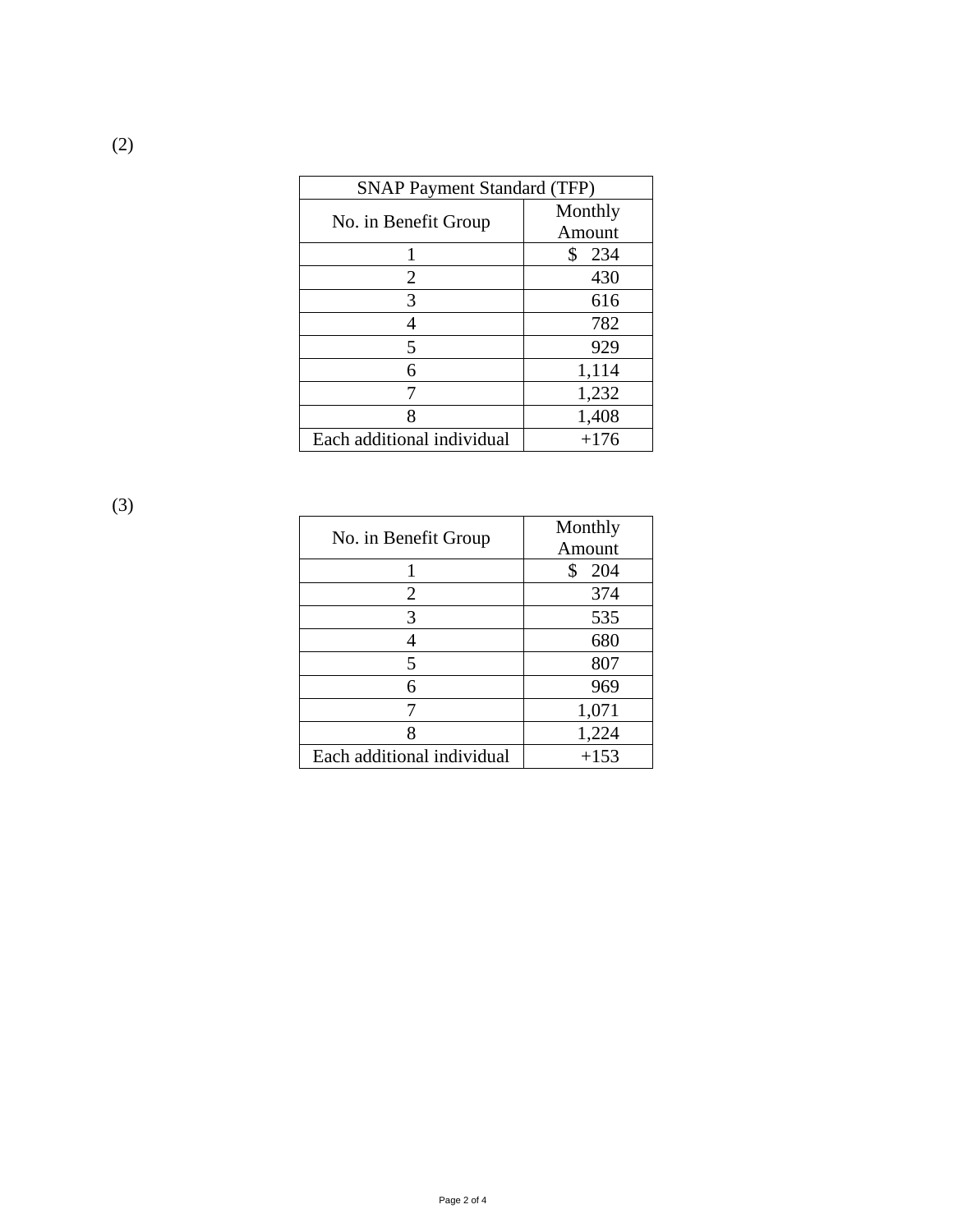## AMEND: 461-155-0190

RULE SUMMARY: OAR 461-155-0190 about Income and Payment Standards; SNAP and DSNAP, is being amended to increase the SNAP payment standard in accordance with the Consolidated Appropriations Act (H.R. 133). This change increases the SNAP payment standard to 115% of the June 2020 Thrifty Food Plan payment standard.

CHANGES TO RULE:

## 461-155-0190

Income and Payment Standards; SNAP and DSNAP ¶

(1) The monthly SNAP Countable Income Limit is set at 130 percent of the federal poverty level under OAR 461- 155-0180 for the number of individuals in the need group. The monthly SNAP Adjusted Income Limit is set at 100 percent of the federal poverty level under OAR 461-155-0180 for the number of individuals in the need group.¶ (2) The SNAP andPayment Standard (Thrifty Food Plan) is: [see attached table]¶

(3) The full--month Disaster SNAP (DSNAP) Payment Standard (Thrifty Food Plan) is: [see attached table] [[ (34) The DSNAP Gross Income Limit is set under OAR 461-155-0180 for the number of individuals in the household (see OAR 461-135-0491) group.

Statutory/Other Authority: ORS 409.050, 411.060, 411.070, 411.816

Statutes/Other Implemented: ORS 411.070, 411.816, 411.825, 411.837, ORS 409.010, 409.050, 411.060, 7 CFR 273.1, 7 CFR 273.10, 7 CFR 280.1, H.R. 133

RULE ATTACHMENTS DO NOT SHOW CHANGES. PLEASE CONTACT AGENCY REGARDING CHANGES.